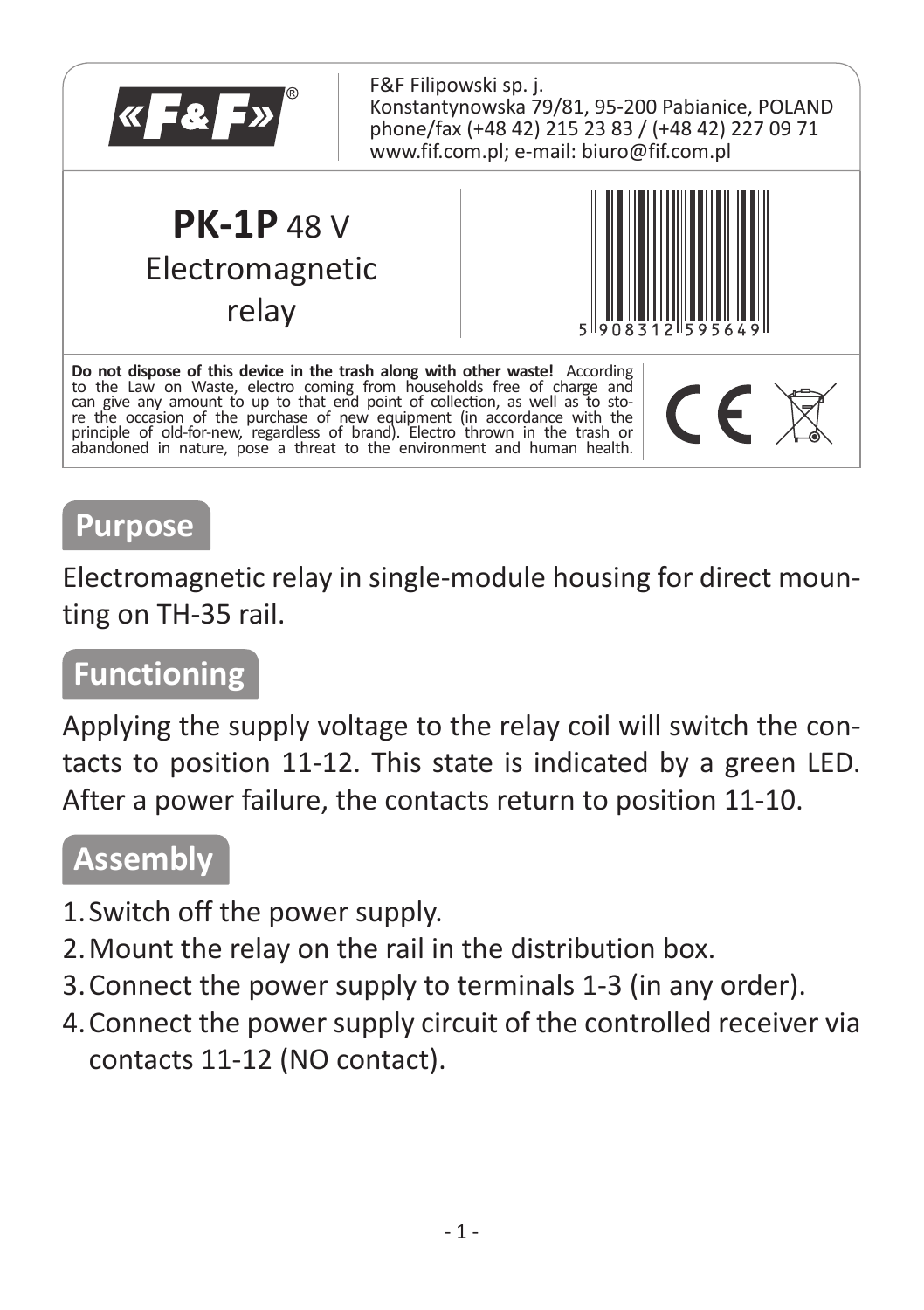## **Connecting diagram**



- 1-3 power supply 48 V AC/DC<br>10 NC break contact (passive
	- 10 NC break contact (passive)<br>11 COM common contact
	- COM common contact
	- 12 NO closing contact (active)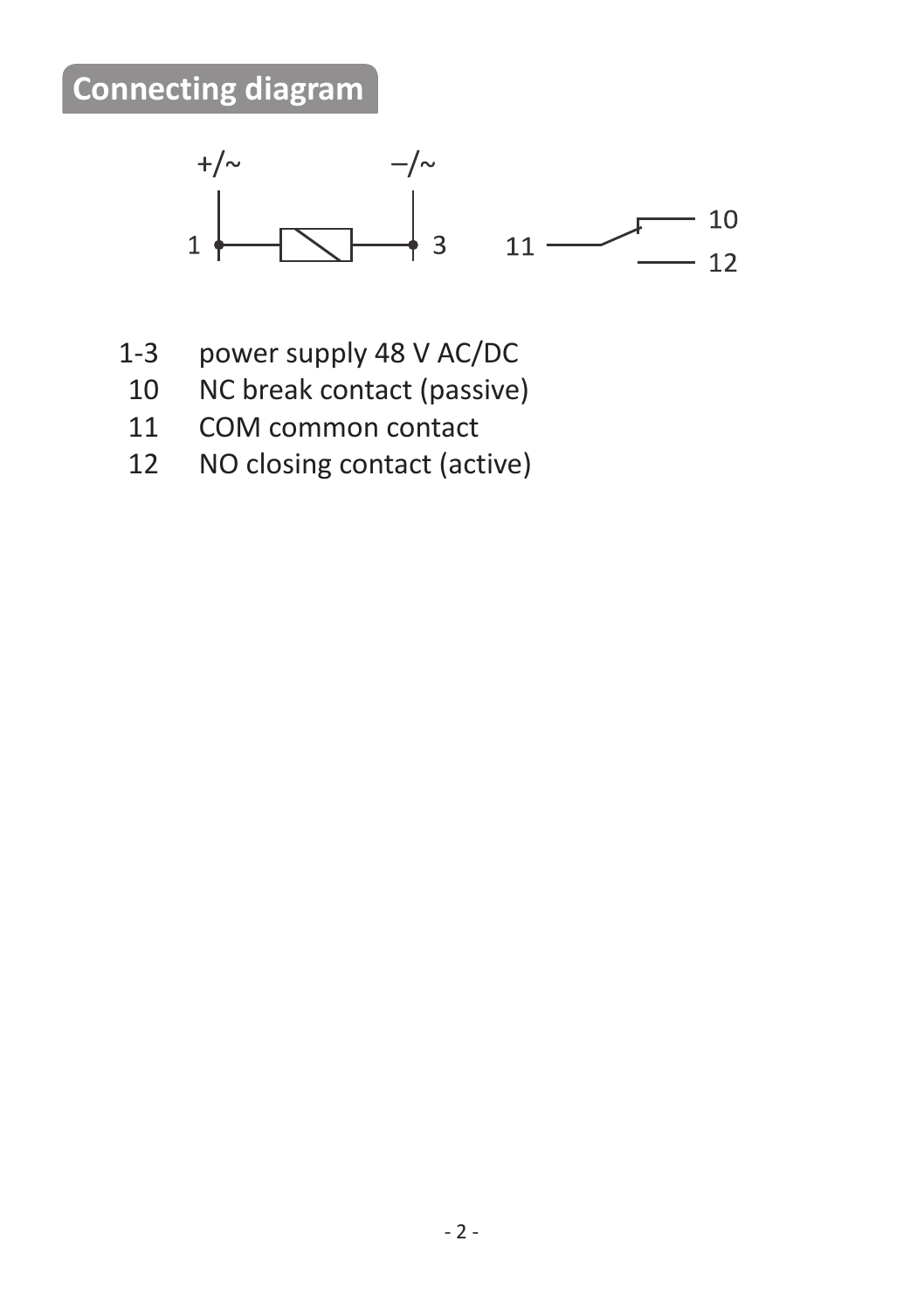# **Technical data**

| power supply                | 48 V AC/DC                          |
|-----------------------------|-------------------------------------|
| maximum load current (AC-1) | $16A*$                              |
| switching voltage           | 250 V AC                            |
| contact                     | 1×NO/NC                             |
| usage category              | $AC-7a$                             |
| insulation voltage          | 400 V                               |
| surge voltage               |                                     |
| contacts-coil               | 2.5 kV                              |
| contact separation          | $1.2$ kV                            |
| surge resistance            | 3 kV                                |
| current consumption         | 25 mA                               |
| activation time             | $<$ 40 ms                           |
| deactivation time           | $<$ 20 ms                           |
| mechanical durability       | min. $5 \times 10^6$ cycles         |
| electrical durability       | min. $1 \times 10^5$ cycles         |
| power indicator             | LED                                 |
| power consumption           | 25 mA                               |
| working temperature         | $-25 \div 50^{\circ}$ C             |
| terminal                    | screw terminals 2.5 mm <sup>2</sup> |
| tightening torque           | $0.4$ Nm                            |
| dimensions                  | 1 module (18 mm)                    |
| mounting                    | on TH-35 rail                       |
| protection level            | <b>IP20</b>                         |
|                             |                                     |

*<sup>\*</sup> modular contactors are recommended*

**Contract Contract**